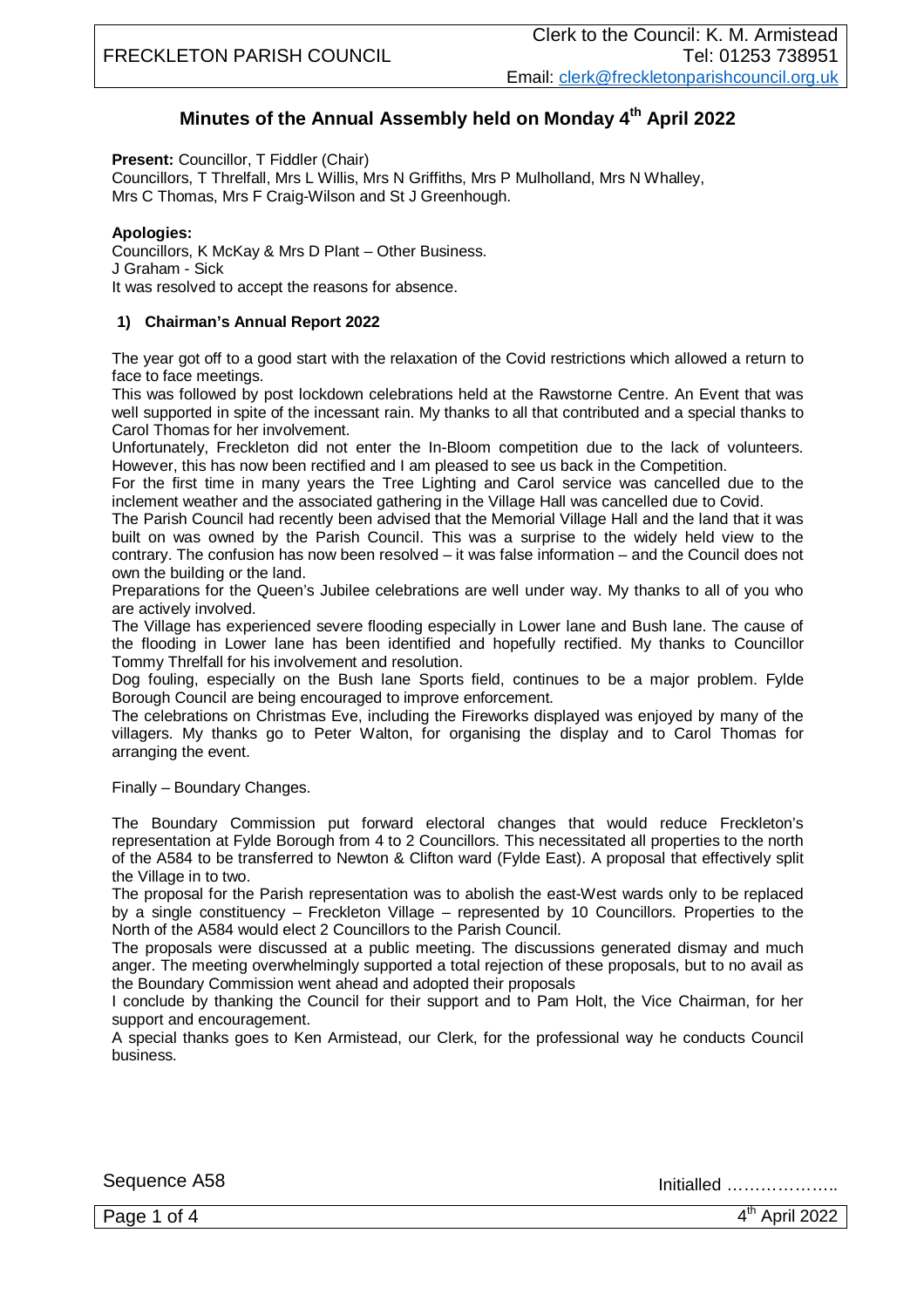# **2) Chairman of Finance's report 2022**

Thank you to Mr. Ken Armistead, our Clerk, for all the help and guidance this past year which has been much appreciated.

## **Precept account (including Open Spaces).**

- The Councils expenditure for 2021/22 was within the budget of £105,602.
- The Precept for 2022/23 has been set with no increase.
- Thanks go to all the Councillors for keeping a tight control on the budgets and ensuring it receives best value for the money being spent.
- This is the 8th year in succession that the Council has been able set a budget with no additional cost to the Parishioners.

### **Community Development Account**

Interest rates remain very low on the Council's savings Accounts.

#### **Capital expenditure**

| The following capital expenditure has been completed in 2021/22 |        |
|-----------------------------------------------------------------|--------|
| Re-surfacing Village Hall car park                              | £7,777 |
| Re-surface & re-line part of Tom Crofts car park                | £4,300 |
| Re-surface part of the Bush lane Allotment track                | £1,400 |
| Major repairs to the John Deere tractor                         | £5,075 |
| Cut back the trees on Bush lane                                 | £3,000 |
| End of Covid celebrations & Queen's Jubilee                     | £4,126 |
| Printing Leaflets for FBC Ward boundary Changes                 | £ 235  |
| <b>Income</b>                                                   |        |
| Interest on the Council's Savings accounts                      | £34    |
| Rent from Hire of land                                          | £135   |
| FBC - Donation for Covid disruption                             | £2,000 |
| FBC New Homes Bonus grant                                       | £2,333 |
| LCC grass cutting contract                                      | £2,998 |
| LCC - Donation towards Speed Indicator sign                     | £ 400  |
|                                                                 |        |

# FIB – Donation towards Queen's jubilee Celebrations £ 500

#### **Proposed Capital Expenditure for 2022/23 (The amount of expenditure to be agreed)**

| Replace the Ransome Mower         | £14.000 |
|-----------------------------------|---------|
| Purchase New Speed indicator unit | £ 2.700 |
| Queen's Jubilee Celebrations      | £ 7.500 |

COUNCIL FINANCIAL RECORDS ARE KEPT STRICTLY IN ACCORDANCE WITH FINANCIAL REGULATIONS AND ARE AUDITED REGULARLY BY COUNCILLORS AND ANNUALLY BY AN INDEPENDENT AUDITORS. ACCOUNTS ARE AVAILABLE FOR VIEWING FROM THE CLERK TO THE COUNCIL.

#### **3) Financial Statement -Unaudited**

It was resolved to approve the unaudited Accounts – see Appendix A

## **4) Public Participation**

None

Sequence A59 Initialled ………………..

Page 2 of 4

 $4<sup>th</sup>$  April 2022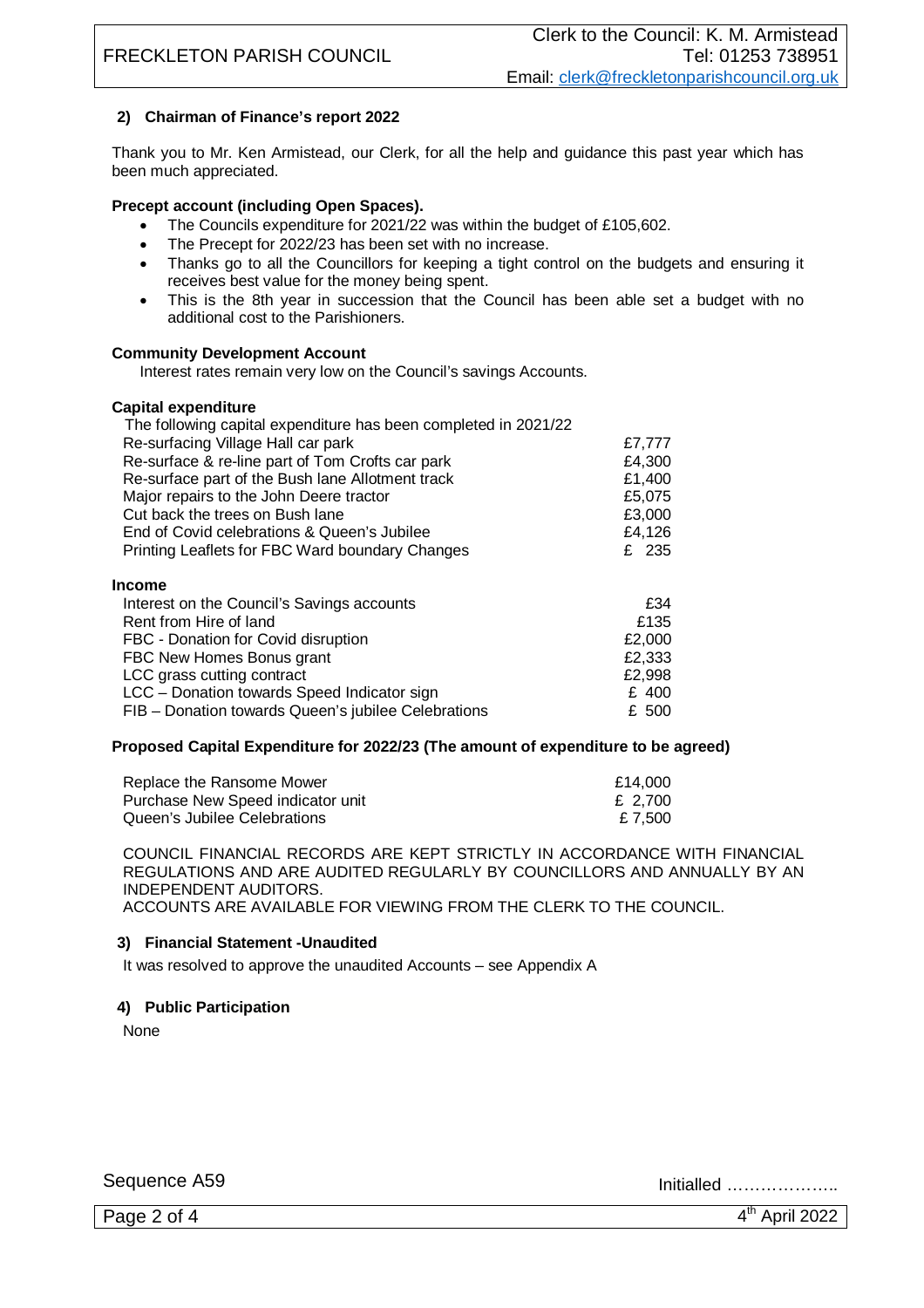# FRECKLETON PARISH COUNCIL

| 2021-22<br>2020-21<br>Income<br>£105,202<br>£104,755<br>Precept<br>Open Spaces<br>£0<br>£0<br>£1,875<br><b>Allotments</b><br>£2,195<br>£7,900<br><b>Community Dev.</b><br>£8,277<br><b>Total income</b><br>£115,297<br>£114,907<br><b>Expenditure</b><br>Precept<br>£106,122<br>£96,400<br>Including:<br>£750<br>£750<br>Section 137 of the LGA Act 1972<br>£60,816<br>Open Spaces<br>£69,725<br><b>Allotments</b><br>£696<br>£1,128<br>£25,412<br><b>Community Dev.</b><br>£17,551<br><b>Total Expenditure</b><br>£132,230<br>£115,079<br>$-E172$<br><b>Excess of Income over Expenditure</b><br>$-£16,932$<br>Balance sheet as at 31st March 2023<br>£141,859<br>Fund Balance at 1st April 2021<br>£141,687<br>Minus Excess of Expenditure over income<br>$-£16,932$<br>$-E172$<br><b>Total assets</b><br>£124,755<br>£141,687<br>Represented by:<br><b>Total Bank Balances</b><br>£123,864<br>£140,422<br>£1,265<br>£891<br>Prepayments<br>Fund balance at 31st March 2022<br>£124,755<br>£141,687<br>The above represents fairly the financial position of the Authority at 31st March 2022 and reflects its income and Expenditur<br>Financial Officer.<br>Chairman | Summary of Income and Expenditure for the year ended 31st March 2022 |  |  |
|--------------------------------------------------------------------------------------------------------------------------------------------------------------------------------------------------------------------------------------------------------------------------------------------------------------------------------------------------------------------------------------------------------------------------------------------------------------------------------------------------------------------------------------------------------------------------------------------------------------------------------------------------------------------------------------------------------------------------------------------------------------------------------------------------------------------------------------------------------------------------------------------------------------------------------------------------------------------------------------------------------------------------------------------------------------------------------------------------------------------------------------------------------------------------|----------------------------------------------------------------------|--|--|
|                                                                                                                                                                                                                                                                                                                                                                                                                                                                                                                                                                                                                                                                                                                                                                                                                                                                                                                                                                                                                                                                                                                                                                          |                                                                      |  |  |
|                                                                                                                                                                                                                                                                                                                                                                                                                                                                                                                                                                                                                                                                                                                                                                                                                                                                                                                                                                                                                                                                                                                                                                          |                                                                      |  |  |
|                                                                                                                                                                                                                                                                                                                                                                                                                                                                                                                                                                                                                                                                                                                                                                                                                                                                                                                                                                                                                                                                                                                                                                          |                                                                      |  |  |
|                                                                                                                                                                                                                                                                                                                                                                                                                                                                                                                                                                                                                                                                                                                                                                                                                                                                                                                                                                                                                                                                                                                                                                          |                                                                      |  |  |
|                                                                                                                                                                                                                                                                                                                                                                                                                                                                                                                                                                                                                                                                                                                                                                                                                                                                                                                                                                                                                                                                                                                                                                          |                                                                      |  |  |
|                                                                                                                                                                                                                                                                                                                                                                                                                                                                                                                                                                                                                                                                                                                                                                                                                                                                                                                                                                                                                                                                                                                                                                          |                                                                      |  |  |
|                                                                                                                                                                                                                                                                                                                                                                                                                                                                                                                                                                                                                                                                                                                                                                                                                                                                                                                                                                                                                                                                                                                                                                          |                                                                      |  |  |
|                                                                                                                                                                                                                                                                                                                                                                                                                                                                                                                                                                                                                                                                                                                                                                                                                                                                                                                                                                                                                                                                                                                                                                          |                                                                      |  |  |
|                                                                                                                                                                                                                                                                                                                                                                                                                                                                                                                                                                                                                                                                                                                                                                                                                                                                                                                                                                                                                                                                                                                                                                          |                                                                      |  |  |
|                                                                                                                                                                                                                                                                                                                                                                                                                                                                                                                                                                                                                                                                                                                                                                                                                                                                                                                                                                                                                                                                                                                                                                          |                                                                      |  |  |
|                                                                                                                                                                                                                                                                                                                                                                                                                                                                                                                                                                                                                                                                                                                                                                                                                                                                                                                                                                                                                                                                                                                                                                          |                                                                      |  |  |
|                                                                                                                                                                                                                                                                                                                                                                                                                                                                                                                                                                                                                                                                                                                                                                                                                                                                                                                                                                                                                                                                                                                                                                          |                                                                      |  |  |
|                                                                                                                                                                                                                                                                                                                                                                                                                                                                                                                                                                                                                                                                                                                                                                                                                                                                                                                                                                                                                                                                                                                                                                          |                                                                      |  |  |
|                                                                                                                                                                                                                                                                                                                                                                                                                                                                                                                                                                                                                                                                                                                                                                                                                                                                                                                                                                                                                                                                                                                                                                          |                                                                      |  |  |
|                                                                                                                                                                                                                                                                                                                                                                                                                                                                                                                                                                                                                                                                                                                                                                                                                                                                                                                                                                                                                                                                                                                                                                          |                                                                      |  |  |
|                                                                                                                                                                                                                                                                                                                                                                                                                                                                                                                                                                                                                                                                                                                                                                                                                                                                                                                                                                                                                                                                                                                                                                          |                                                                      |  |  |
|                                                                                                                                                                                                                                                                                                                                                                                                                                                                                                                                                                                                                                                                                                                                                                                                                                                                                                                                                                                                                                                                                                                                                                          |                                                                      |  |  |
|                                                                                                                                                                                                                                                                                                                                                                                                                                                                                                                                                                                                                                                                                                                                                                                                                                                                                                                                                                                                                                                                                                                                                                          |                                                                      |  |  |
|                                                                                                                                                                                                                                                                                                                                                                                                                                                                                                                                                                                                                                                                                                                                                                                                                                                                                                                                                                                                                                                                                                                                                                          |                                                                      |  |  |
|                                                                                                                                                                                                                                                                                                                                                                                                                                                                                                                                                                                                                                                                                                                                                                                                                                                                                                                                                                                                                                                                                                                                                                          |                                                                      |  |  |
|                                                                                                                                                                                                                                                                                                                                                                                                                                                                                                                                                                                                                                                                                                                                                                                                                                                                                                                                                                                                                                                                                                                                                                          |                                                                      |  |  |
|                                                                                                                                                                                                                                                                                                                                                                                                                                                                                                                                                                                                                                                                                                                                                                                                                                                                                                                                                                                                                                                                                                                                                                          |                                                                      |  |  |
|                                                                                                                                                                                                                                                                                                                                                                                                                                                                                                                                                                                                                                                                                                                                                                                                                                                                                                                                                                                                                                                                                                                                                                          |                                                                      |  |  |
|                                                                                                                                                                                                                                                                                                                                                                                                                                                                                                                                                                                                                                                                                                                                                                                                                                                                                                                                                                                                                                                                                                                                                                          |                                                                      |  |  |
|                                                                                                                                                                                                                                                                                                                                                                                                                                                                                                                                                                                                                                                                                                                                                                                                                                                                                                                                                                                                                                                                                                                                                                          |                                                                      |  |  |
|                                                                                                                                                                                                                                                                                                                                                                                                                                                                                                                                                                                                                                                                                                                                                                                                                                                                                                                                                                                                                                                                                                                                                                          |                                                                      |  |  |

# **Appendix A**

**Signed……T Threlfall, Chairman……………………………………..**

**Date……09/05/22………………………….**